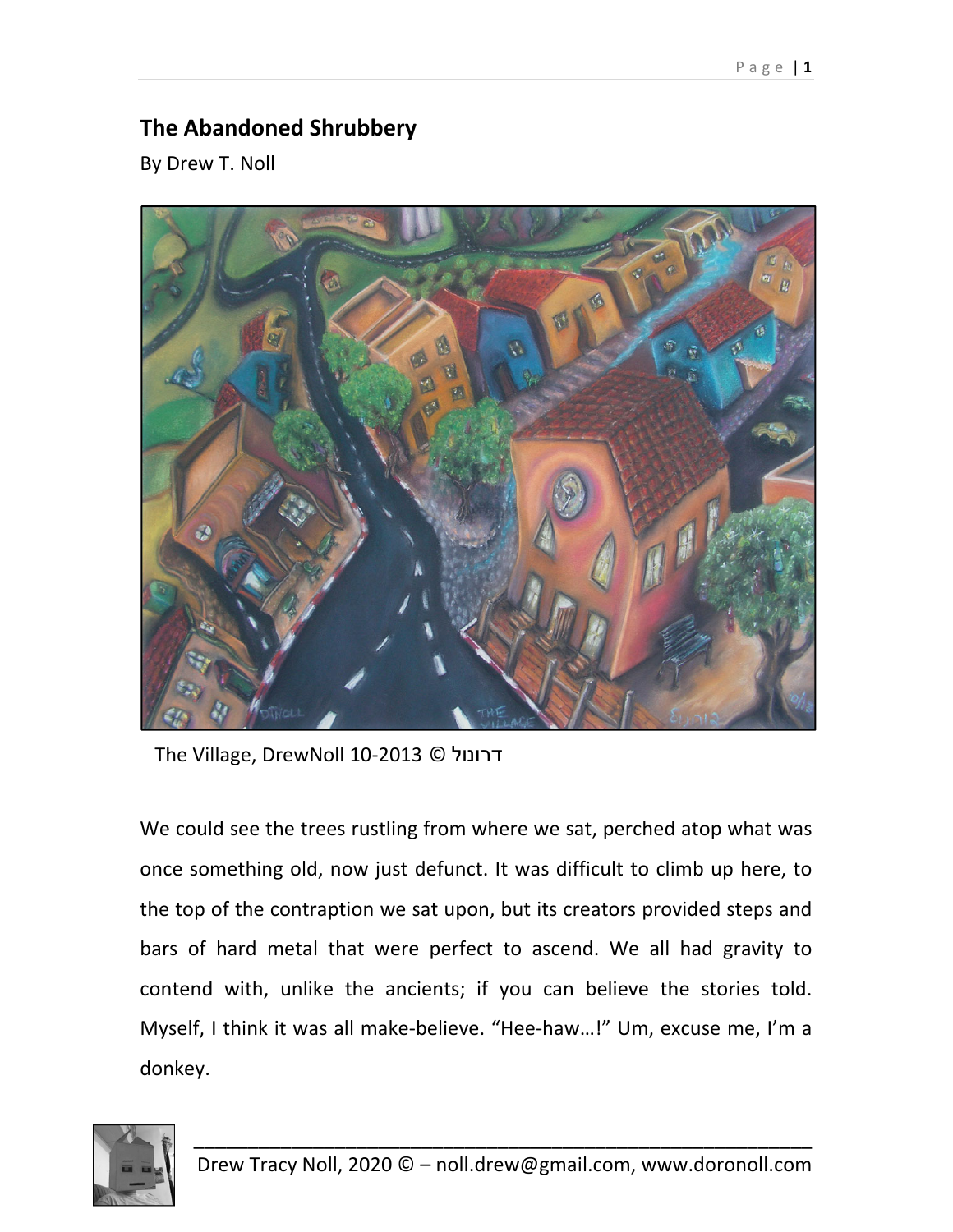"Quiet! I can almost hear the edges singing; just one second more and I could have heard the sound made once again!" bellowed the bull, clinging to a swinging bench glowering red with raised horns. The bull wanted to catch any tiny sonic wave perchance approaching. "The sound I hear in my dreams will come, if only I can stay seated here long enough," the bull droned on.

"Hee‐haw…!" was all I could say in return, my bottom uncomfortable swinging next to the giant ass on the bull sitting next to me. We struggled to the top, just to get up to see the edge of the world that had almost been. The sound of its demise is storied galore from the top of the world to its bottom up here. And the bull sitting next to me believed in it all.

I am more of a cynic. It's always served me in the past, as far as I can recall. And I remember it all, or so I'm told. Our story begins with upright walkers, claiming to own the world; which is strange, because they left it to begin with. At least that is what's told. "Hee-haw...! I suspect a rat. Twitchy and small, alert, adaptable, and observant, I suspect a rat. Tar and feather them all, I say! But, the star rats always have their day."

"Not so!" says the bull, his ass twitching and meandering my way. "The slithering snake may have had the last say, it is said, as it once flew high in the sky, twirling and soaring, mouth in tail, like bubbles floating up and disappearing beyond the world's veil."

"Bull," I think aloud, "You are quoting from lore, just talking some more. I wish and I wait, someday we'll have proof for sure. Hee‐haw…!" *The snake,*

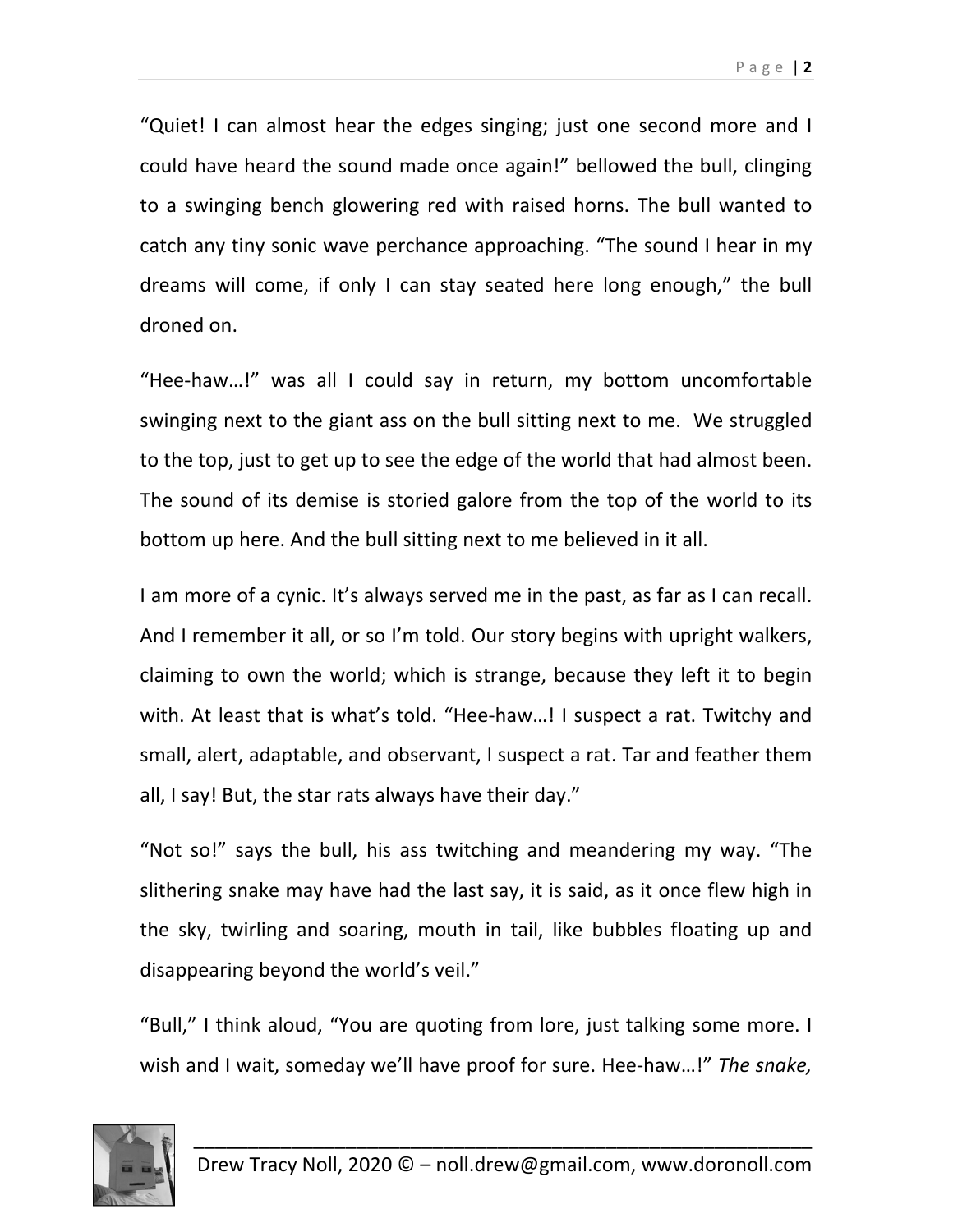*AKA – the serpent, spent no time in the air…* "From up here we can see nothing more; the serpent is far down below, snaking its way down to the shore… Can you see it yet, you bull sitting next to me?!"

"A shor … is me, is mine," said the bull inching its bottom ever closer behind."

"Hee‐haw!" I yell back, as if in protest when it really is not. From up here we 'could' see the edges, after all, the world floating by that we at one time saw. Others climb the ruins to see it as well, like the porcupine below grasping a treetop, or that alligator on top of a mud‐hill, wishing it could play its sax without bubbles popping. "I see hippos bobbing up and down, water splashing with each quiver of blubber, jelly muscling its way from one shore to another," I mumble asunder.

"Yeah, I see the hippos," said the bull. "But, the snake is all that it took for the world to partake. The hippos are happy, bobbing the way that they do, as if they always had, and do still too."

"Hee‐haw! Where do you think they went? The walkers left us, and the snake rode down in their wake!" brayed the donkey, (that's me!).

"But, you said the snake was seen down below, meandering to the sea!" snorted the bull. "I see it now, moving east towards those little hills."

"Those aren't 'hills,' those are damn rides that the walkers built before they slid down the blue shoot—there was once a tiny dragon with a fiery breath, but now it's stuck like cupid's arrow deep in our neck … a bottleneck, the

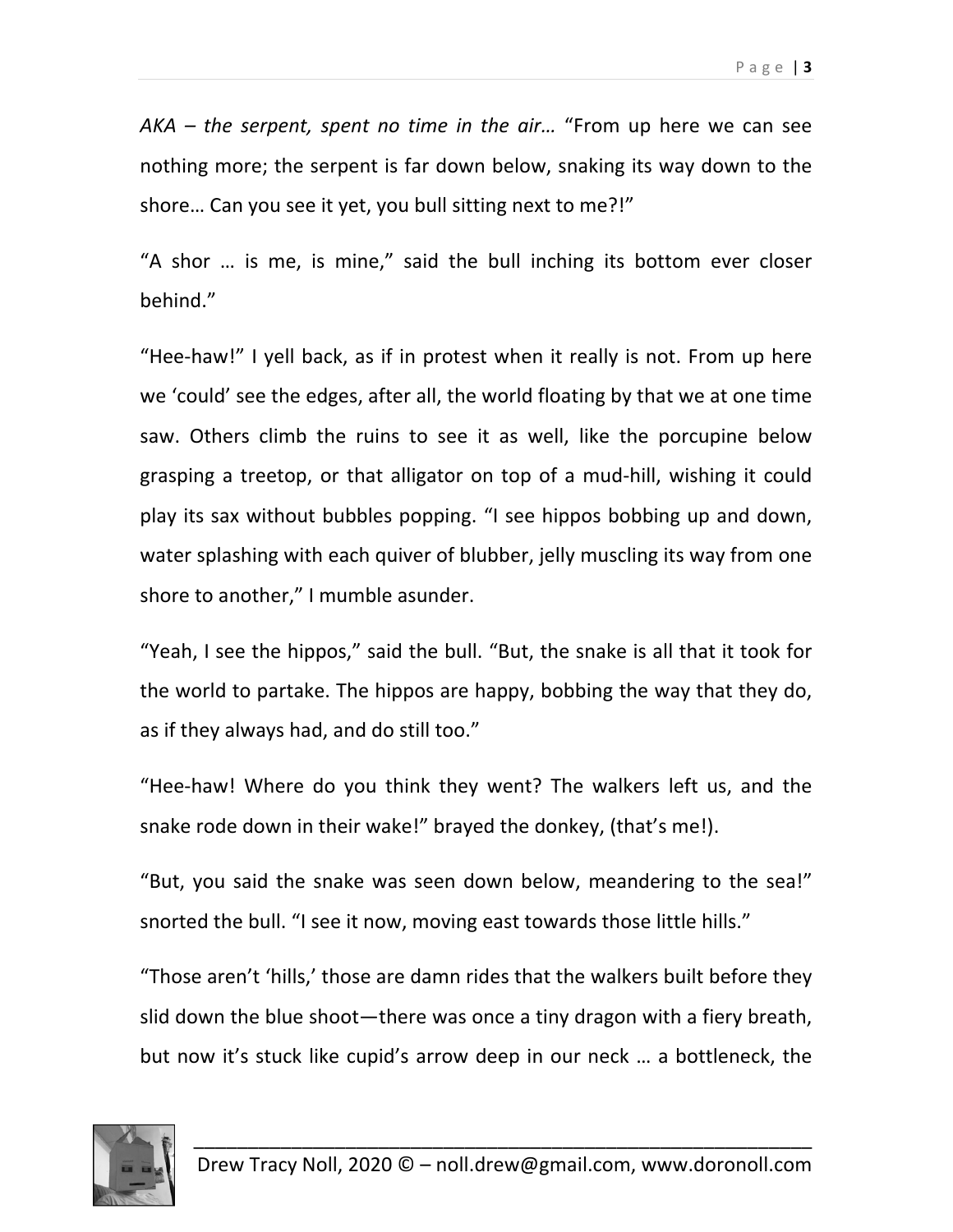exit turnstile, allowing others not present to sink … what the heck?" I shouted back, and only then began to think.

"You are insane," flummoxed the bull, its bottom ever‐present hovering above all. "I dare you to jump and fly down to the hills wandering beyond…"

"MOOO! over… that is, you cud‐chewer." *And the name‐calling begins*, I think to myself as I said it, all along the rust falling down from the rides that they built. By chance I look up, eyes slanted in disarray, to see lofting above a cloud on display. A single puff designed from above, like quotation marks guiding the way. There must be others… my mind thinks as our bench on the Ferris wheel sways.

A creak sounds out, moving the air around our swing in the heavens. Collapsing into ourselves, the ass on the bull next to me gives way and falls—flying to meet the snake I see rising! *It wasn't a rat, the bull was right*, I think outright, my thoughts coalescing into a bubble above. Then my seat below me unseats and scatters into rust droplets falling. "Hee-haw!" I … yell … out… as I fall tumbling down.

"I see the bubble evaporating!" yells out the bull. "It was never real, any of it, and now it all is falling. The rust turns to powder at every turn, the powder then vanishes without having learned. One is just calling, shone brightly burning, askance it all is, fulfilling the past while building the present‐turning."